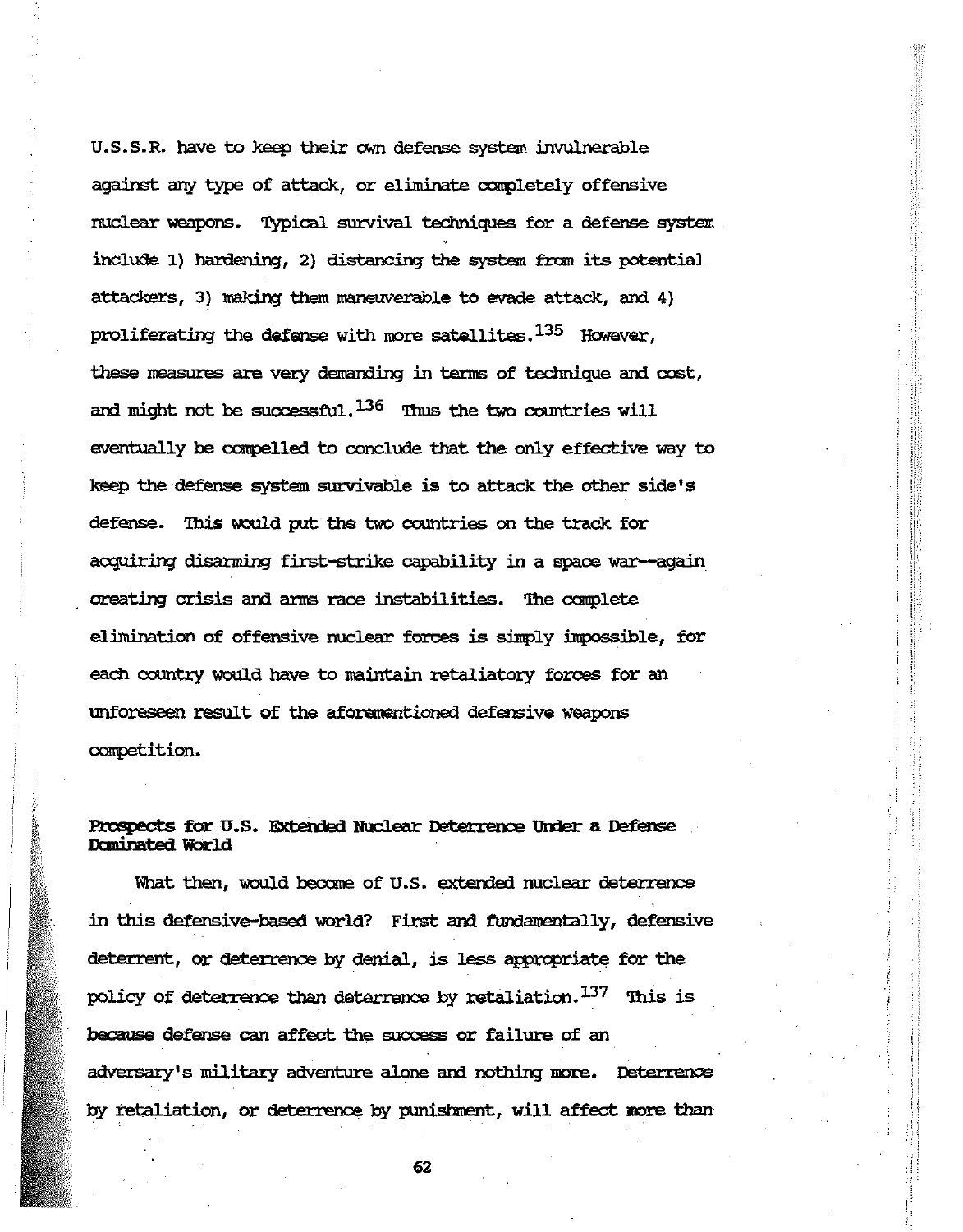such a policy outcome: it is a matter of life or death. Thus even if the implementation probability of such retaliation were low, the deterrent power generated by punishment would be much stronger.

Second, if the Soviet Union should become invulnerable to a U.S. nuclear attack, it would become more risk-taking and provocative around the world. We can presume this tendency through a brief review of U.S. foreign policy. From 1945 to 1963, the U.S. enjoyed a nuclear monopoly or maintained a dominant nuclear capability vis-a-vis the Soviet Union. During these nineteen years, in conducting its foreign policy, the U.S. sent seventeen implicit or explicit strategic nuclear "signals" or threats to the Soviet Union and other antagonists affiliated to it.<sup>138</sup> But from 1964 to 1973, during which the U.S.S.R. steadily increased its retaliatory nuclear power, only two such cases were observed.<sup>139</sup> And since 1974, under nuclear interdependence characterized as MAD, there have been no signals.  $^{140}$  The more the U.S. became vulnerable to Soviet nuclear attack, the more reluctant the U.S. became to use nuclear threats in support of its foreign policy. These empirical facts suggest to us that the Soviet Union would actually become more adventurous once it became invulnerable to U.S. nuclear attack, and vice versa.

Similarly, the fact that the Soviet Union would no longer fear escalation to nuclear war would make the Soviets more willing to use conventional means against U.S. allies. This tendency would be increased should SDI draw efforts away from conventional force improvements that are in the mainstream of U.S. allies'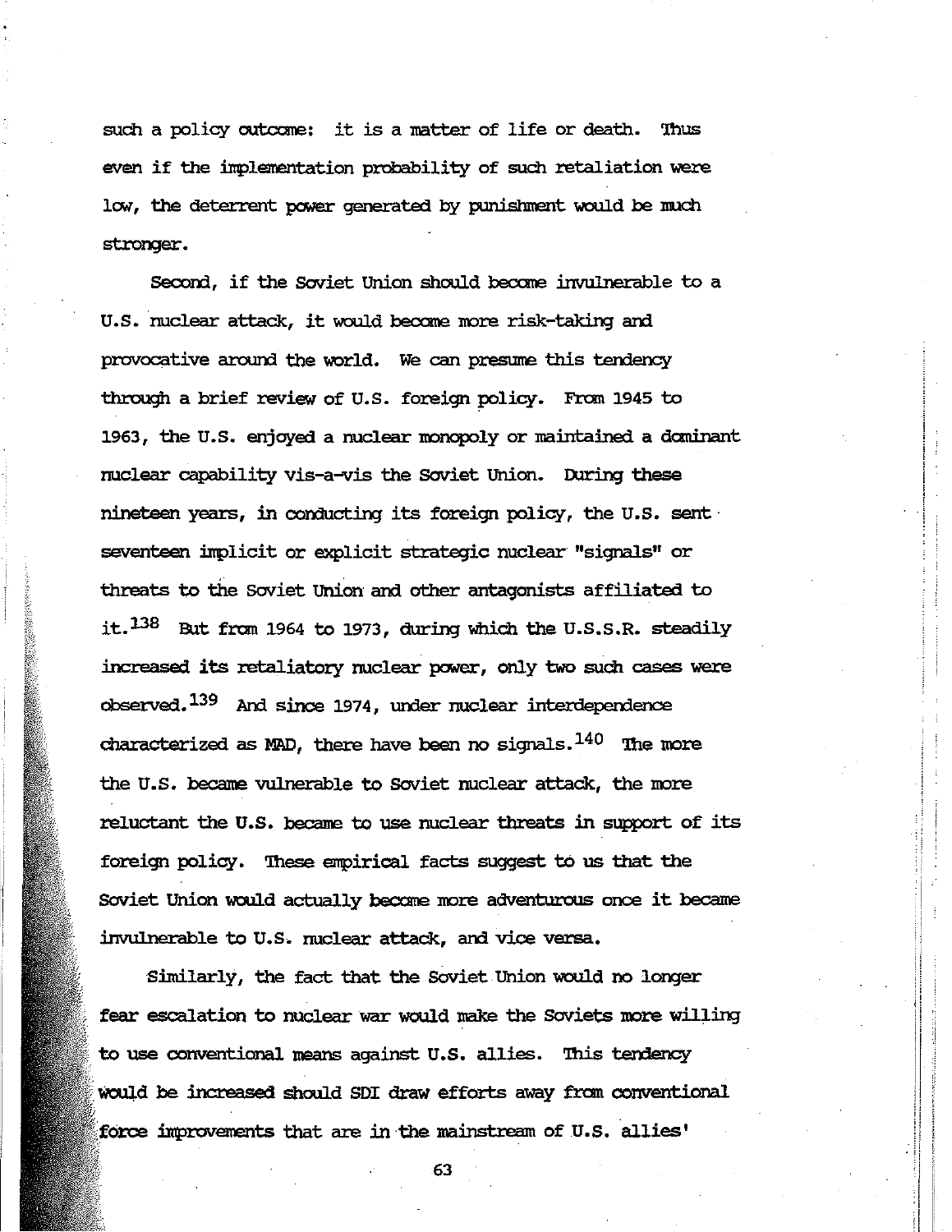security interests. The sheer expense of actual SDI deployments might force the U.S. to sharply reduce outlays for conventional forces.  $^{141}$  The possible curtailment of U.S. forces stationed in its allies' territory, whose stationing is one of the visible embodiments of the U.S. security commitment, would have an adverse effect on U.8. extended deterrence.

Third, the prospect of two-sided defense shields might affect NATO's strategy of flexible response. By deploying a multilayered defense shield, the U.8. would in theory be less susceptible to attacks on its ICDfs that are planned to be employed for selective response options. But the Soviet defense shield would compel the U.S. to use larger numbers of missiles, thereby endangering flexibility.  $^{142}$ 

Of greater consequence would be the situation whereby defense shields deployed by the U.S. and the U.S.S.R. are highly effective, whereas those for non-nuclear U.8. allies are less effective. Such a situation is plausible in view of the fact that the non-nuclear U.S. allies both in Europe and East Asia lack defense depth vis-a-vis the Soviet Union (The Soviets would have the same problem against the nuclear missiles of the P.R.C., the . . U.K., and France). Flight times of land-based Soviet delivery vehicles to these U.S. allies are shorter, so that there would be dess opportunity to intercept them en route. Terminal defense would thus be the only realistic defense shield for these allies. Expecting a near-perfect defense by terminal defense alone, however, seems to be a mirage. This prospect conjures up the wision of a nuclear war limited to the theater level and decoupled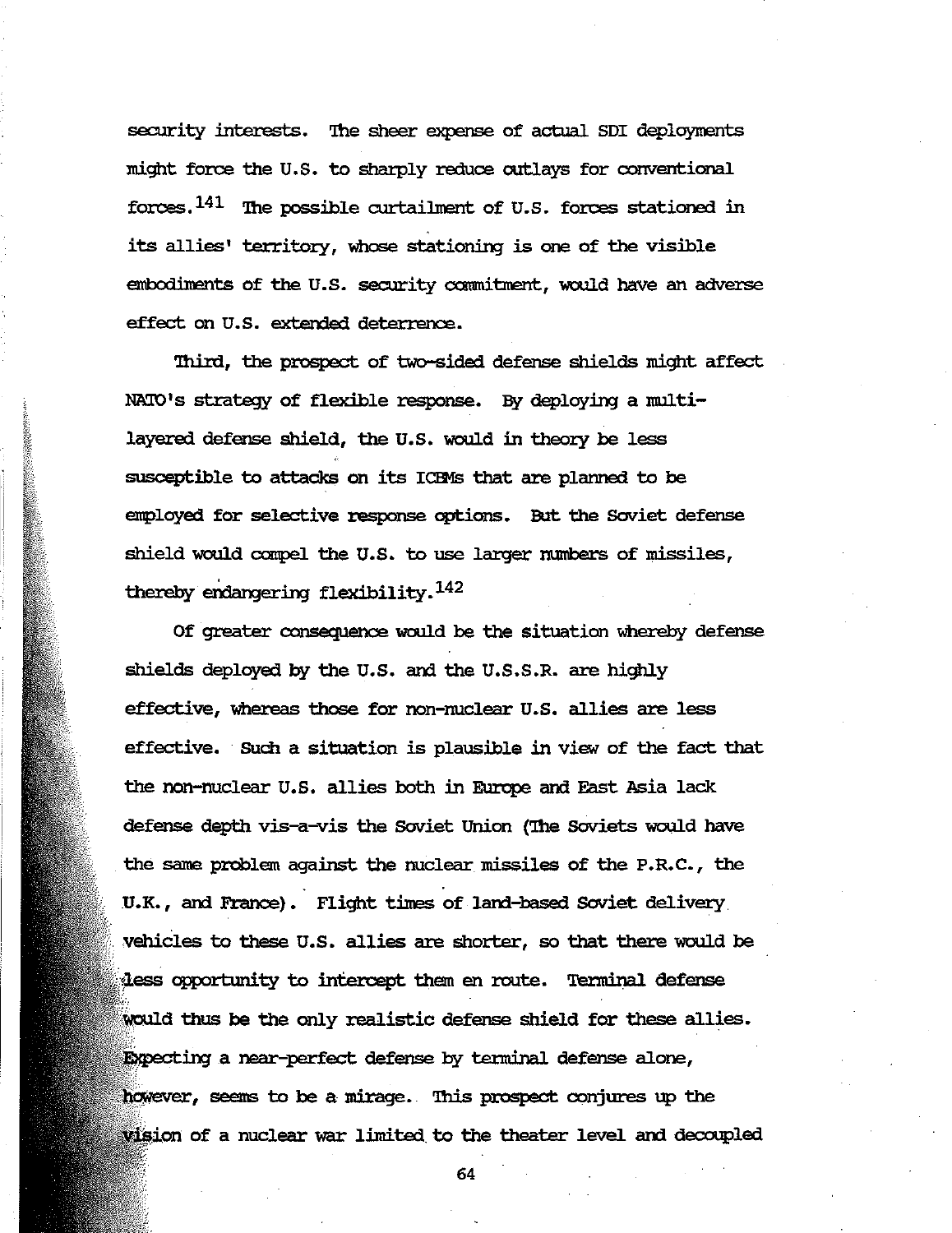from strategic nuclear war. U.S. extended nuclear deterrence here would virtually cease to be credible. Thus, unless the U.S. and its allies developed a highly effective terminal defense, which would also be indispensable for the U.S. in view of the Soviet low trajectory SIBMs that could be stationed off the U.S. coasts, a mutually defense dominated posture would not provide U.S. allies with a safer world.

#### SDI As a Point Defense

As noted earlier, force requirements for a near-perfect nationwide defense shield are formidable. Although forecasting the net effect of technology is risky and major breakthroughs could change the way we look at problems, there is at present little reason to believe that a defense shield that satisfies all those requirements would be ready for deployment in the next decade or so. Many years of work and tremendous costs lie ahead. Basically, SDI's R & D for leak-proof comprehensive defense is a very long-term project whose outcome is uncertain at best.

On the other hand, the U.S. at present faces pressing strategic problems such as ongoing Soviet reinforcement of its strategic defense,  $^{143}$  vulnerability of U.S. strategic  $C^3I$  assets and diminishing survivability of U.S. ICEM forces. If SDI's R & D were geared to aiming at solutions to these problems, SDI can contribute considerably. First,  $R$  & D on SDI can respond to the steady Soviet ballistic missile defense (BMD) efforts by providing a deterrent to any Soviet decision to withdraw from the Antiballistic Missile Treaty (ABM Treaty) and by creating a hedge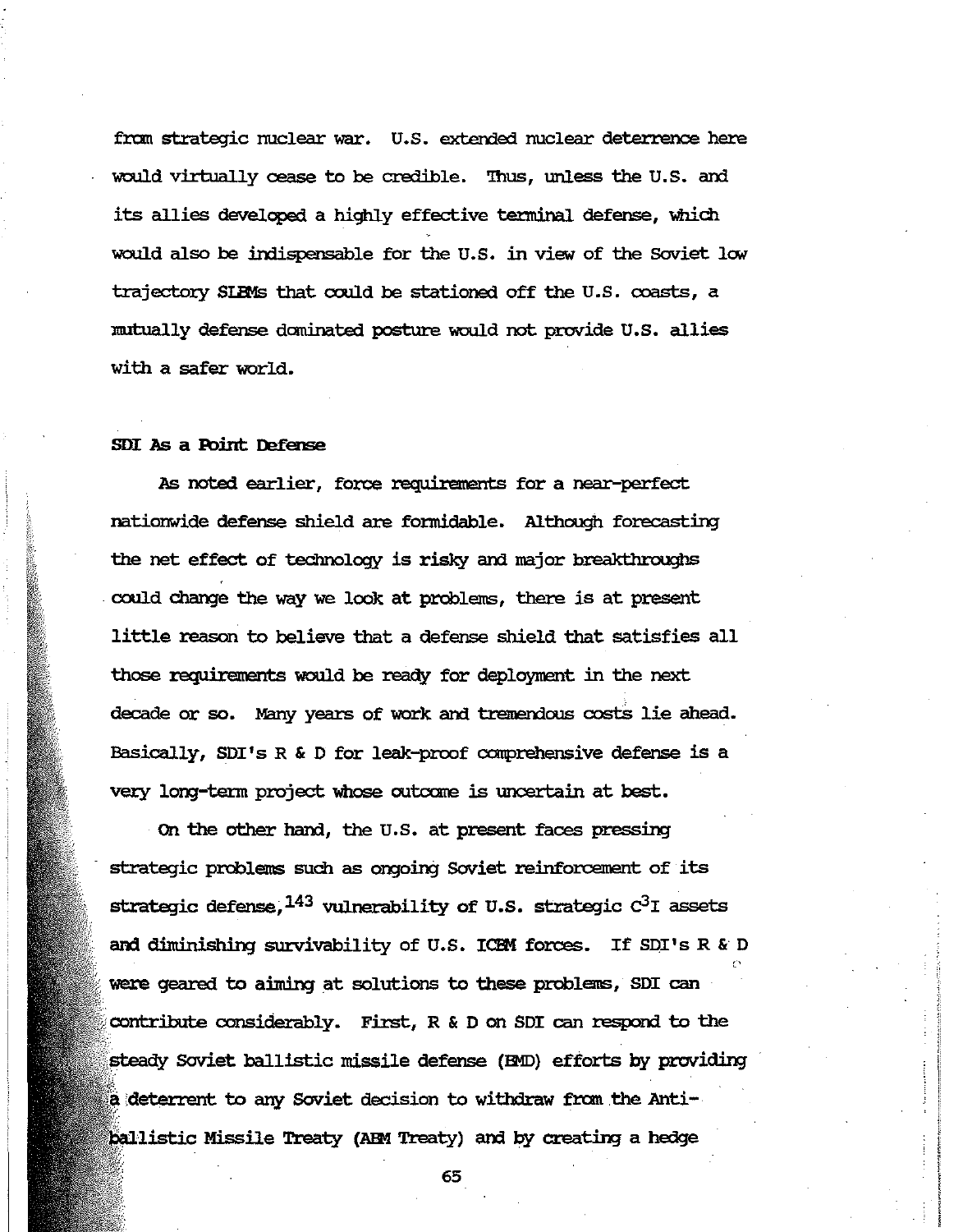against Soviet breakthroughs in BMD technology.  $^{144}$  In fact the Reagan Administration has enumerated this as a short-term objective of SDI. $^{145}$  However, it is reported that SDI's focus is mainly on exotic technology and that SDI as it is now constituted is really not suited to this objective.  $146$  Putting a priority on these would mislead the

Soviets into thinking that the U.S. was locked in on a crash program of total population defense systems, thereby prompting, rather than checking, near-term expansion of Soviet defense systems as well as offensive forces.

Second, the results of SDI's R & D can be applicable to the protection of U.S. retaliatory forces and critical  $C<sup>3</sup>I$  facilities. Defending these important military assets is strategically sound as a device for strengthening strategic nuclear stability. The U.S. ICEM force and strategic command and control centers are the focus of this situation. U.S. lCEMs have pranpt hard-target kill capability, but their suzvivability has been gradually eroded by the improvement of Soviet counterparts. Eventually, they might fall into a "use them or lose them" category. Providing U.S. ICEMs with a defense shield, within the constraints of an offensive arms control agreement that keep Soviet ICEM warheads beneath the level at which the shield would be overwhelmed, will not only ensure their survivability, but also will decrease Soviet incentives to first strike in a crisis. The outcome of SDI's R & D would make this accomplishment easy; should such protection hecome necessary. $^{147}$  Strategic  $\text{c}^3$ I centers will also profit from **M**D defense, although the benefit would be less than that of the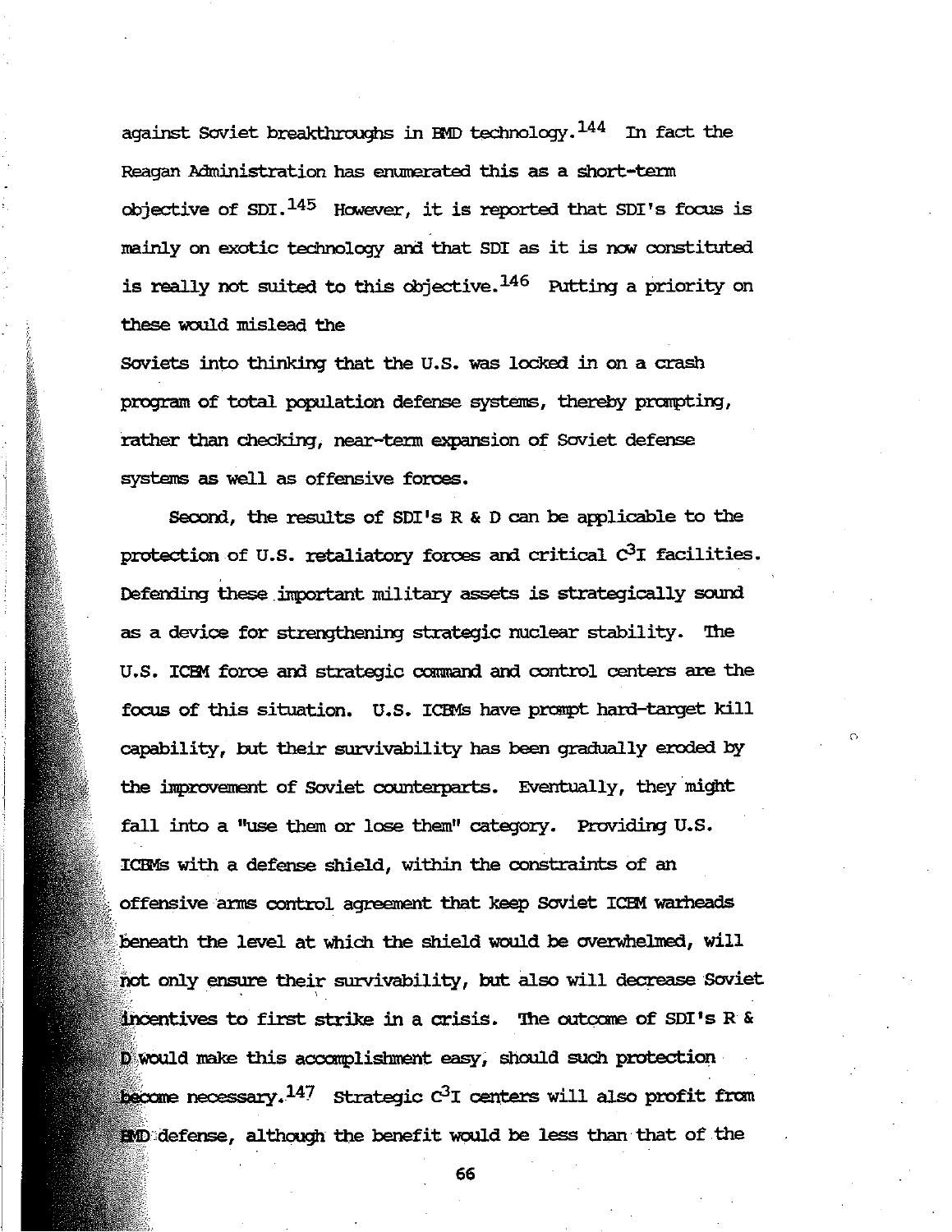ICEMs because their relatively small numbers would allow the attacker to employ many warheads on each.  $^{148}$  In this way, a certain measure of protection for strategic forces and command centers enhances strategic stability by inproving the survivability of second-strike forces, thus gaining time for controlled reaction in case of crisis and war. Stabilizing U.S.-Soviet ImItual deterrence in itself helps lead to easing of East-West relations, which is no doubt conducive to the security of U. S. allies themselves.

President Reagan's vision of protecting populations and eventually eliminating nuclear weapons is, in itself, desirable, morally appealing, and consistent with the human instinct to develop measures against persistent threat and fear. To achieve this feat, however, requires time and money. Furthermore, even if a defensive-based world were created, it would not necessarily be more stable and safer than the one we have today.

In a more fundamental sense, it is questionable to rely heavily on technology in eliminating the nuclear threat. Antagonism or rivalry is political in its origins and can be alleviated or resolved primarily by political action. Even though technology is clearly an inportant factor in issues of intematiqnal stability, technology per se cannot bring about lasting peace. Even an ardent advocate of SDI declares that he and other SDI supporters as well are under no illusions about the limitations of "technological peace." $^{149}$  A U.S. policy of "go-italone" with the SDI program will inescapably invite Soviet countermeasures, which, in turn, would make the project tougher to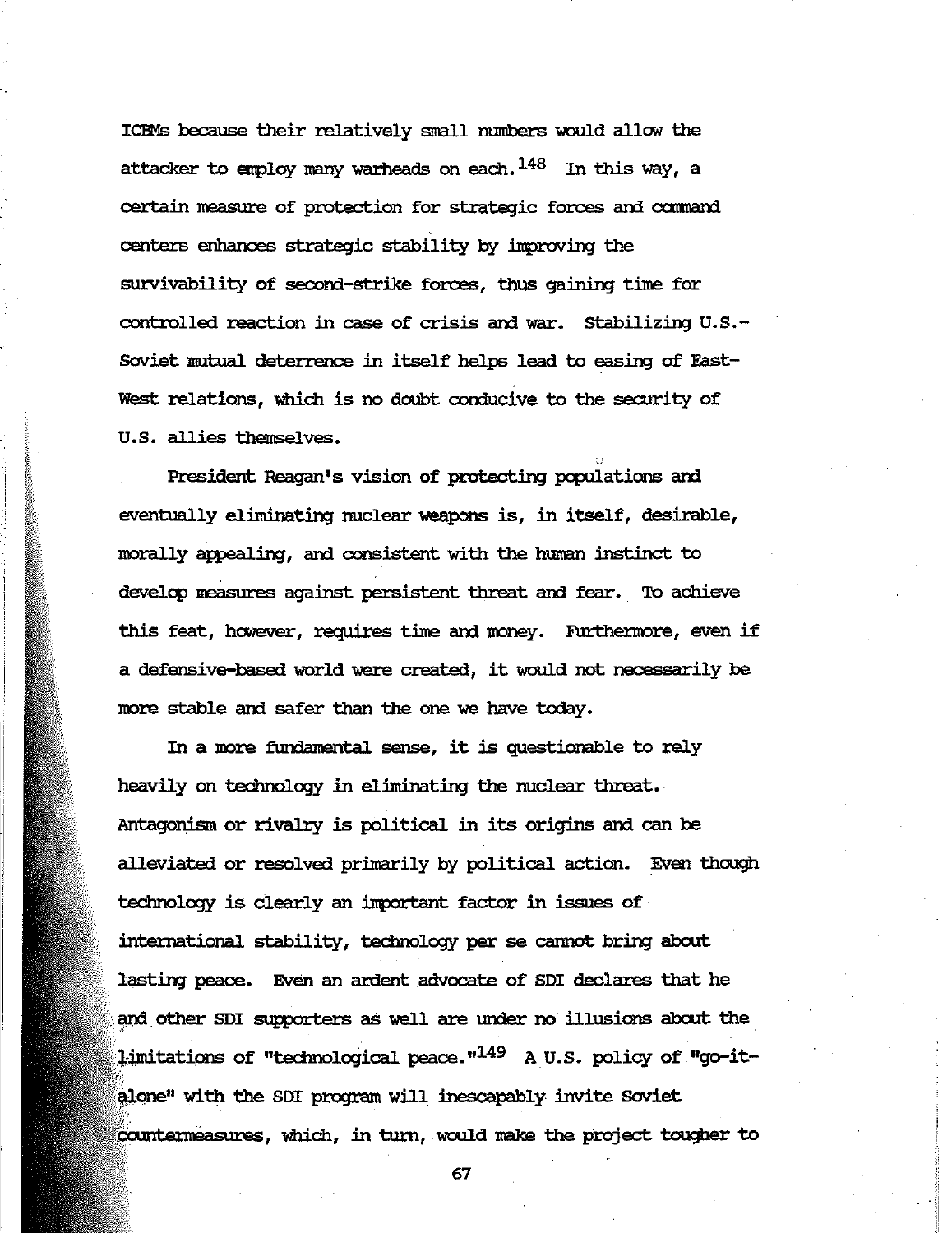realize. To attain a defense shield that negates nuclear threat, Soviet understanding and cooperation, for example toward a drastic reduction of offensive forces, are absolute prerequisites, in addition to advanced technology. However, given the fundamental mistrust between the U.S. and the Soviet Union, this writer is unable to comprehend how and why either country could engage in such cooperation. Moreover, if U.S.-Soviet relations should grow into such cooperative and friendly ones, do we really need a comprehensive defense shield such as SDI?

This criticism of the SDI program thus far does not mean that SDI project should be scrapped. As suggested, there are at least two good near-term reasons to carry out SDI's R & D in the current situation of U.S.-Soviet rivalry: to hedge against Soviet technological breakthroughs in defense and to have a clearer idea concerning the options for point defense of important military assets. In the long-term, too, proceeding with R & D on SDI is valuable: possible scientific and technological innovation of SDI's R & D will provide spin-offs for sophisticated conventional weapons and non-military high technology fields.<sup>150</sup> The point, however, is that without certain U.S.-Soviet political understanding, it is impractical and risky to plunge forward toward the SDI's long-term objective of highly effective population defense. It is impractical since, whatever exotic technology the SDI program invents and utilizes, a leak-proof defense is unlikely to come about because of Soviet countermeasures. SDI under the current U.S.-Soviet rivalry is risky, because the visualized total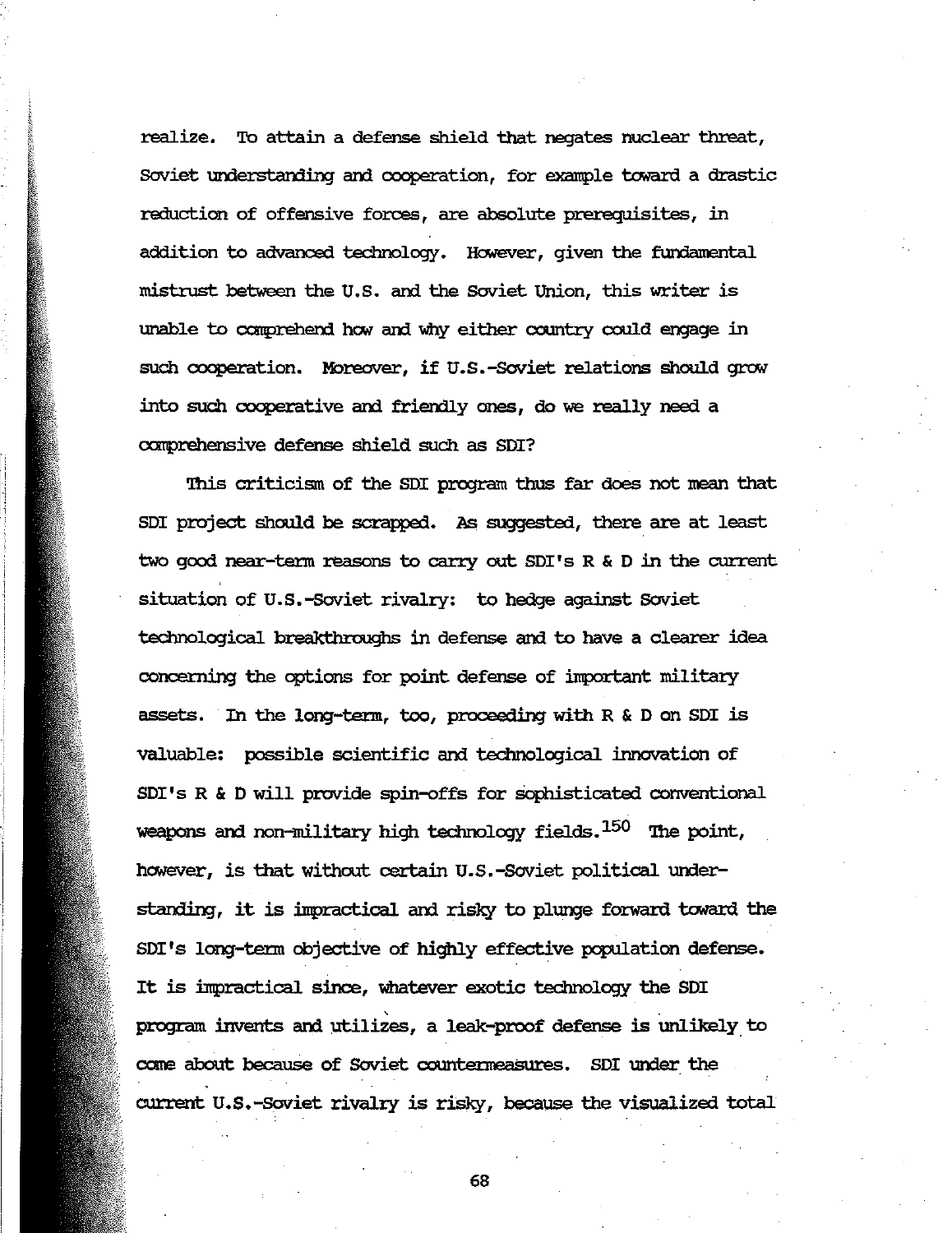defense, irrespective of its effectiveness, might destabilize U.S.-Soviet nuclear relations.

## CONCLUSION: MEANS FOR MAINTAINING THE CREDIBILITY OF THE U.S. NUCLEAR UMBRELLA

A two track policy is necessary for the maintenance of credible U.S. extended nuclear deterrence. One track is to implement measures against outbreak of nuclear war between the U.S. and the Soviet Union.  $151$  The other track is to strengthen the ties between the U.S. and its allies in order to prevent the Soviets from misunderstanding American nuclear commitment.

### Measures Against an Outbreak of Nuclear War

For the first track, there are three broad policy dimensions:

1) the pursuit of a balanced policy between the maintenance of a credible U.S. nuclear deterrent power and stable U.S.-Soviet mutual deterrence, 2) the maintenance of regional conventional military balance vis-a-vis the Soviet Union, and 3) lowering the risk of losing control over nuclear weapons. The last category of policy efforts is no less important, since nuclear war could result not only from calculation but also from inadvertence and accident.

The U.S. strategic debate of the late 1970s and 1980s has seen a basic division between those who stress the "existentialist" nature of nuclear deterrence and those who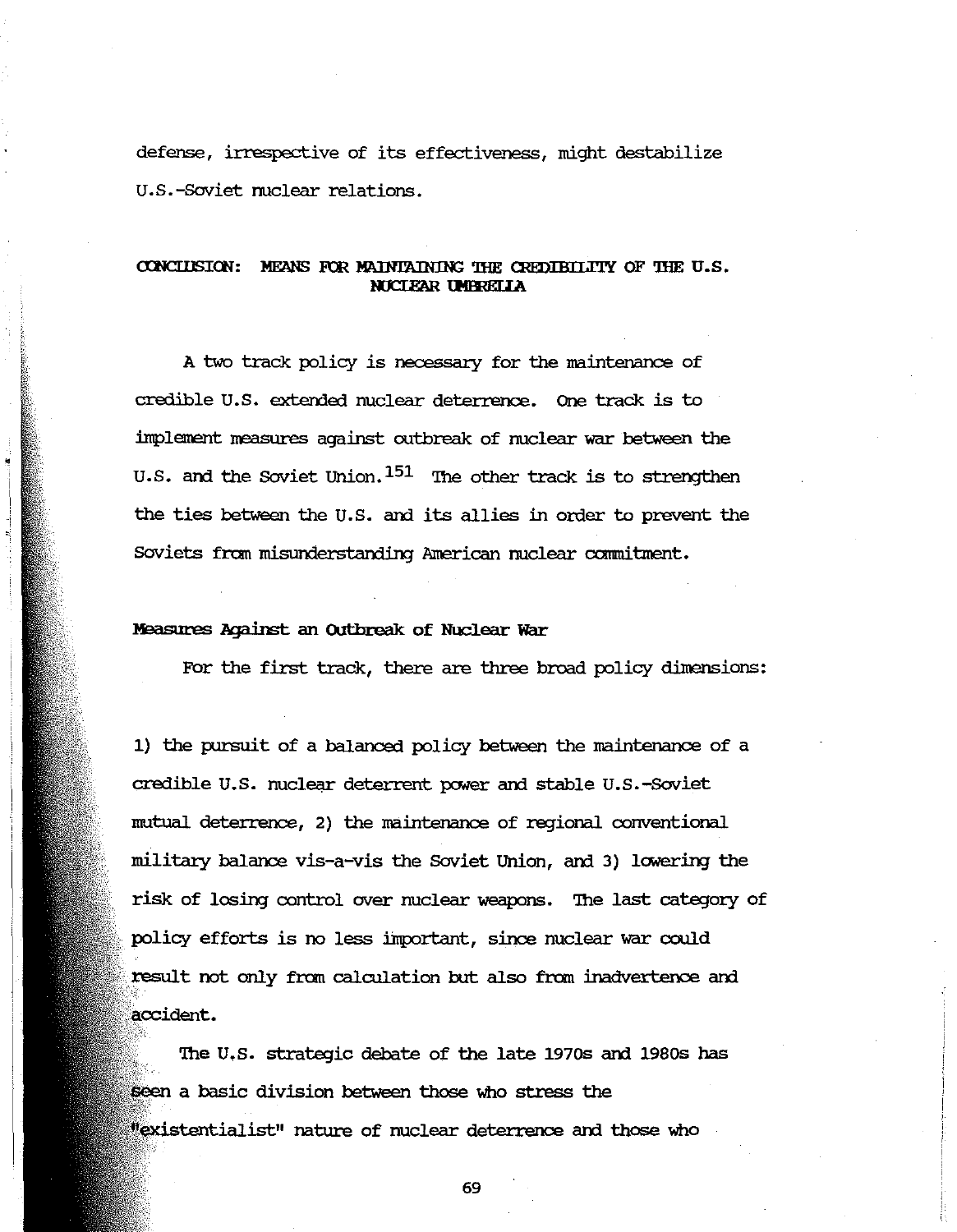believe that nuclear deterrence is ultimately based on the ability to deny the Soviets the prospect of gain and to threaten destruction of high value targets in retaliation. For the former, the knowledge of the possibility of mutual suicide at the end of a process of escalation is sufficient for deterrence. The mere existence of nuclear weapons that could destroy the Soviet society provides the hard core of deterrence. Indeed, as Michael Howard once put it, " $[S]$ ociety may have accepted killing as a legitimate instrument of state policy, but not, as yet, suicide."<sup>152</sup>

For the latter, the existential suicidal threat alone is not sufficient for a credible deterrence, extended deterrence in particular. The effectiveness of deterrence depends on Soviet perceptions ani calcuiations of relative nuclear capabilities of the U.S. and the Soviet Union. Thus, to this school, powerful and superior damage-limiting capability for escalation dominance is the essential element for credible deterrence. The better the damage-limitation of the United States, the more it can withstand a retaliatory attack and, hence, the more credible the threat to use nuclear weapons becomes.

Each of the two has its own persuasiveness. However, the extreme case of each tenet contains serious danger. For the former, it risks Soviet misunderstanding concerning U.S. resolve to the commitment to the security of its allies through nuclear deterrence. For the latter, limitless pursuance of damagelimitation, either by prompt hard-target counterforce capability or nation-wide defensive measures, is destabilizing for U.S.-Soviet mutual deterrence and would even be perceived as a first-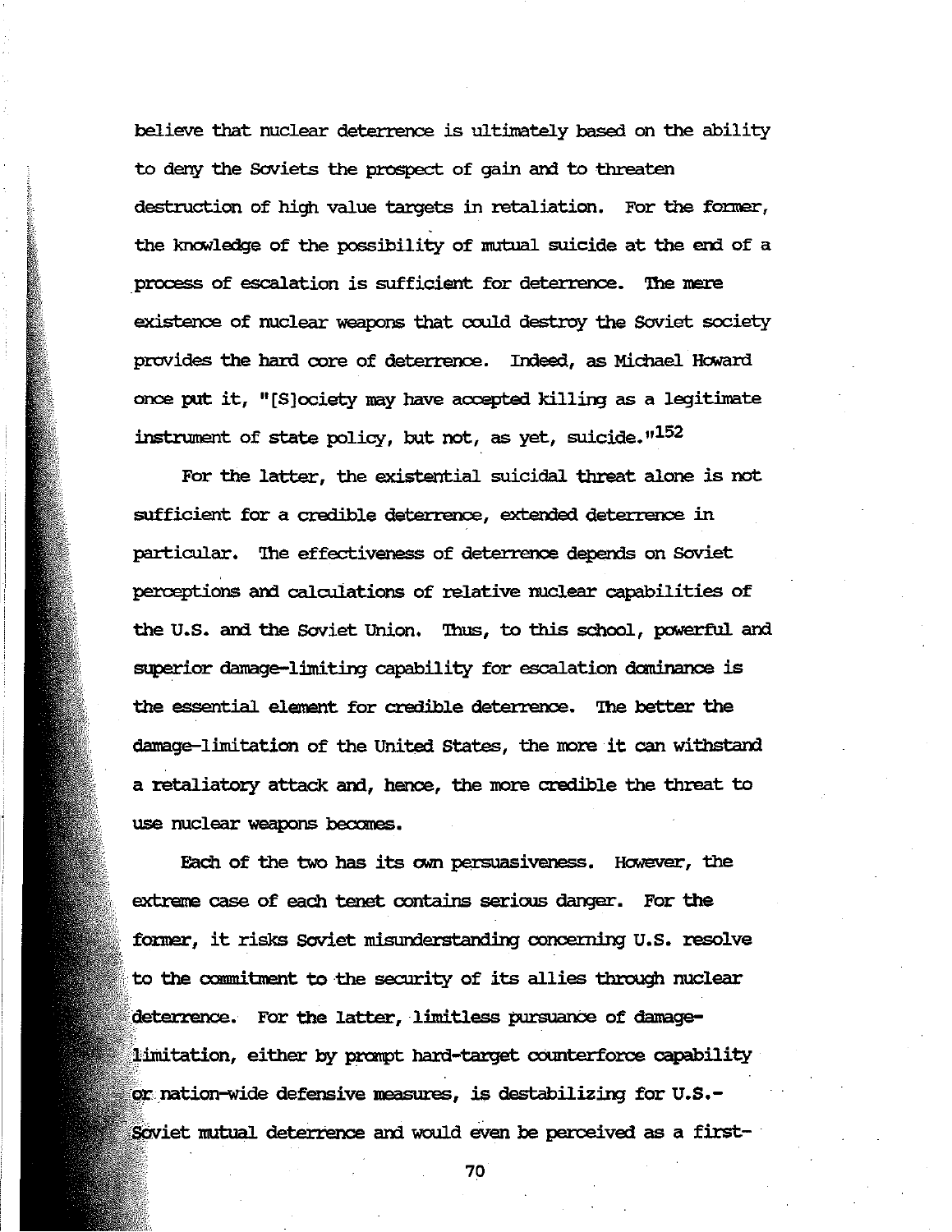strike threat. In this case, threats that are intended to deter may instead provoke. Thus, policy orientation should be a balanced deterrence, not simply deterrence by existential suicidal threat or by increased threats. The latter should complement the former, up to the point short of destabilizing the U.S.-Soviet mutual deterrence.

Several important measures for the above policy direction can be put forth. The U.S. strategic triad (ICEMs, SIBMs and longrange bombers including those carrying AIOMs) should be modernized as necessary to ensure that an adequate proportion would survive attack and be able to penetrate Soviet defenses. The maintenance of a diverse and redundant retaliatory force is important, since their collective ability to survive attack and penetrate defenses is greater than that of each component in isolation. For this reason, U.S. ICEM forces should be maintained. If this component of the triad were to be eliminated; it would give the Soviets the opportunity to concentrate their efforts on anti-air and antisutlnarine technologies, which could place long-range bombers am SIBMs in jeopardy much easier than would be the case under the more diversified triad system.

In parallel with this, it is necessary to expend further efforts on sane other measures including anns control, for the stabilization of U.S.-Soviet mutual deterrence. '!hese include, firstly, establishment of measures to solve the theoretical vulnerability of the U.S. ICEM force. One step would be to negotiate a shift of U.S. am Soviet lCEM forces from MIRVed· missiles to single-warhead missiles. Symmetrical numbers between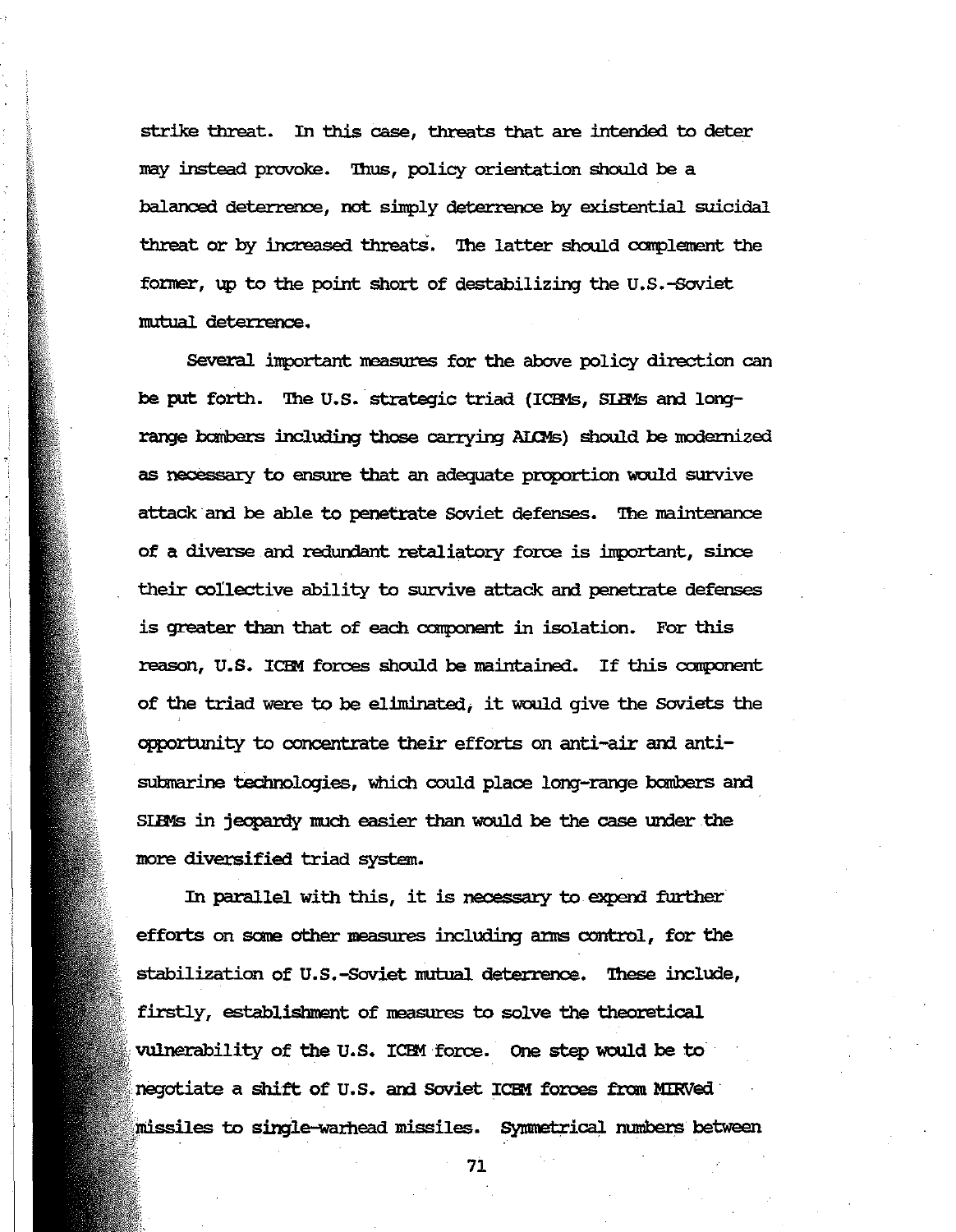launchers and warheads, along with an adequate basing mode, would ensure the survivability of ICEM forces as well as enhance crisis stability. Soviet acceptance of single-warhead ICEM forces would be unlikely in *view* of its heavy dependence on lCEMs in the composition of its overall strategic forces. However, as a longterm policy objective, this concept should be maintained. The other strategically sound choice would be deployment of multilayered defense for point defense of the U.5. lCEM force. However, this is a politically complicated option since it would risk giving rise to public pressure to extend deployment to encompass nation-wide defense, an option about which the feasibility is questioned on technical and strategic grounds.

The second is a ban or limit on deployment of anti-satellite weapon systems-especially high-altitude anti-satellite systems that threaten ballistic missile early warning satellites and communication satellites. Unrestrained development and deployment of anti-satellite systems by the U.S. and the Soviet Union would erode each side's confidence that it would receive adequate warning of attack and be able to communicate with retaliatory forces, thereby lowering crisis stability.

The third is the conclusion of the Comprehensive Test Ban Treaty that allows only the minimum nuclear testing. Tightened limits on nuclear testing would constrain development of newer and potentially more destabilizing weapons.

Fourth, while there are reports that SIBM forces have been shifted away from close proximity to each side targets, the issue of close proximity strategic. forces still needs to be addressed

72·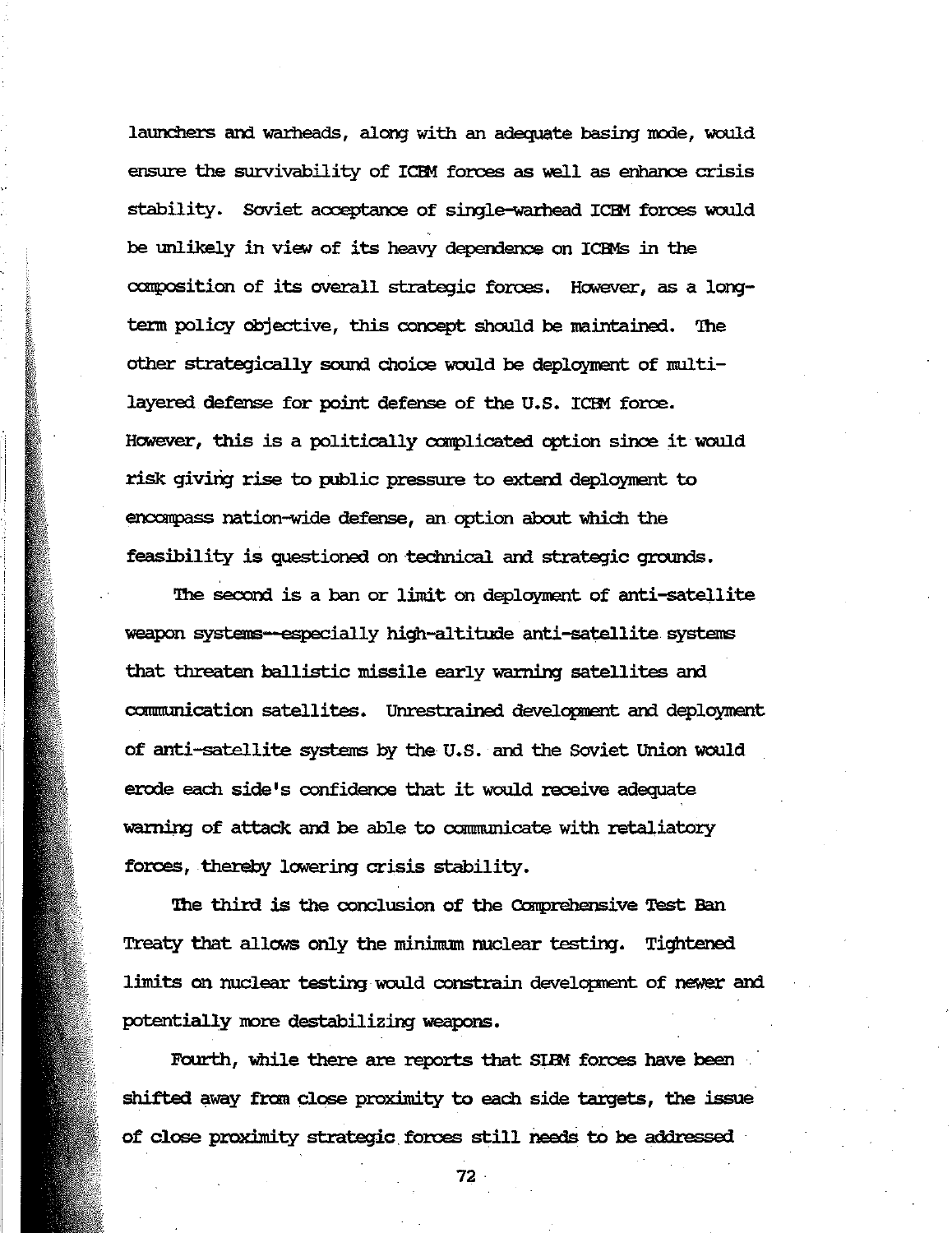and agreed upon in the context of arms control negotiations. Close proximity strategic forces present at least two destabilizing factors. One is short-time of flight and therefore very limited reaction time, and the other is the potential for depressed trajectory launches which can complicate detection systems.

In the current condition of essential equivalence of  $U.S.-$ Soviet strategic nuclear forces, a conventional war is the most likely path to nuclear war rather than by direct nuclear threat. In that sense, successful deterrence of conventional war would be tantamount to the success of deterrence of nuclear war. MOreover, in terms of contribution to deterrence, conventional buildup would be more helpful, since threats to use conventional forces are more credible than threats to use nuclear weapons. If the Soviet Union employs its conventional forces against major U.S. allies under the condition of U.S.-Soviet strategic parity, it is likely to be only when a quick conventional victory or fait accompli seems possible. Thus, it is crucial for U.S. allies, with the assistance of the United states, to maintain a favorable, or at least not too unfavorable, immediate and short-term regional conventional military balance vis-a-vis the Soviet Union to prevent it from achieving such a quick result. 153

An inportant caution, however, might. be necessary in the buildup of conventional forces: be wary of the danger of provoking the Soviets. A powerful offensive force posture and strategy, whether based on advanced conventional technologies or .. the deployment of provocative theater nuclear forces, could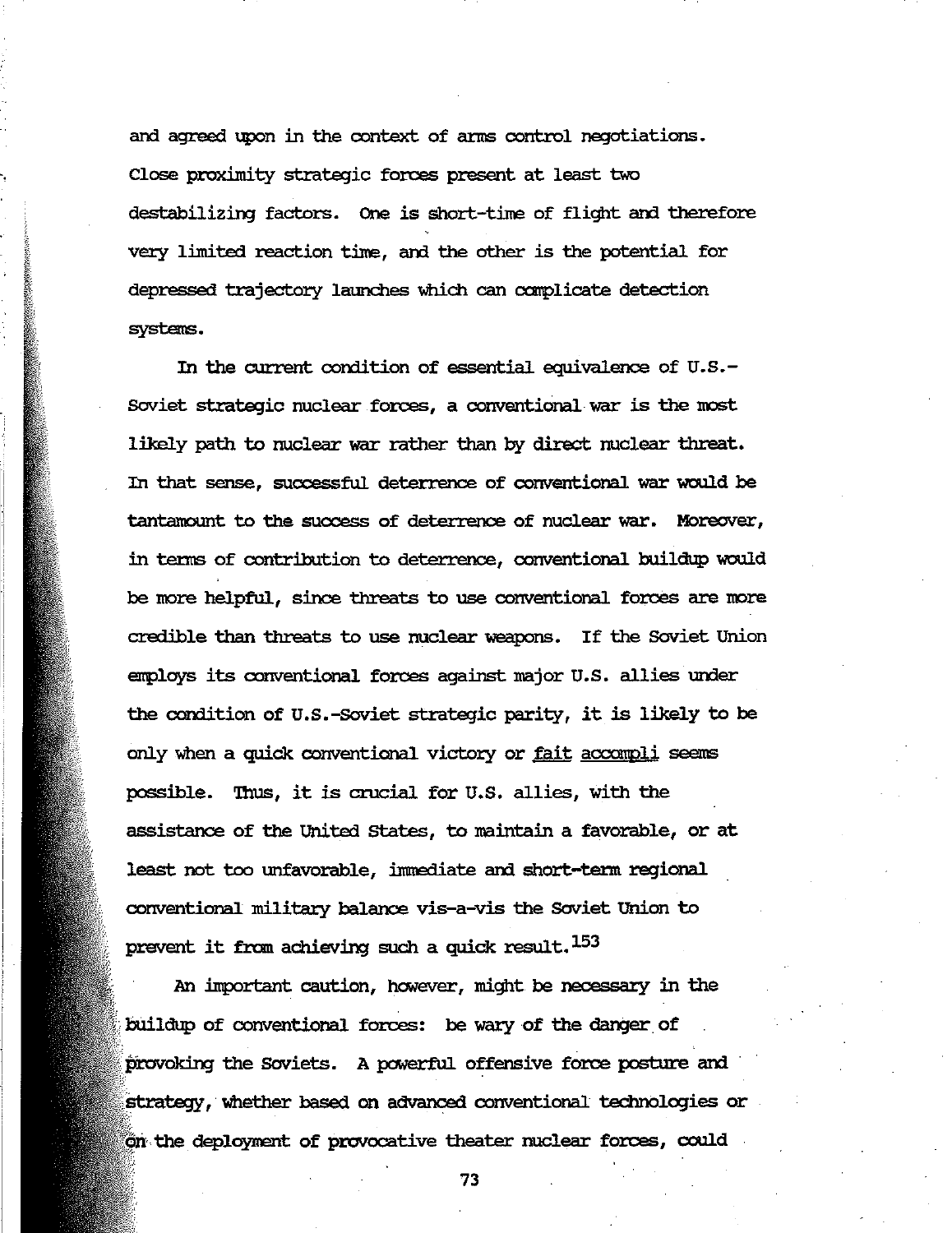increase the risk of theater nuclear war by provoking Soviet preemption or by lowering the Soviet nuclear conflict threshold. Deterrent threats communicated by military forces often tend to be perceived as compellence. Threats perceived as compellent usually breed resentment, rejection and irrational conduct.<sup>154</sup>

Inadvertent or accidental nuclear launch is no less a major cause of nuclear war than large-scale conventional war. First, a policy of launch-on-warning or launch-under-attack seems to be an easy solution to the vulnerability problem of U.S. ICEMs. But in view of dangers of accidental or unauthorized launch inherent in this option, the U.S. should not adopt these options for the remedy of the ICBM vulnerability problem as operational policy. Second, some categories of battlefield nuclear weapons would prove difficult to control centrally if conflict should arise. They pose a real danger of accidental or unauthorized use in the "fog of war." This danger is especially serious in Europe where sizable tactical nuclear weapons are deployed along the border in Central Europe. Conventional weapons with advanced technologies, probably derived from the on-going SDI research, can replace the battlefield nuclear weapons. Third, safety devices and procedures including permission action links for the sea-based nuclear forces including SLOMs should be improved. An encouraging recent development in reducing the danger of accidental nuclear war is the U.S.-Soviet agreement of September 1987 for establishing Nuclear Risk Reduction Centers in each national capital as a mechanism to avoid nuclear incidents during periods of tension.<sup>155</sup> Further dialogue and communications between the two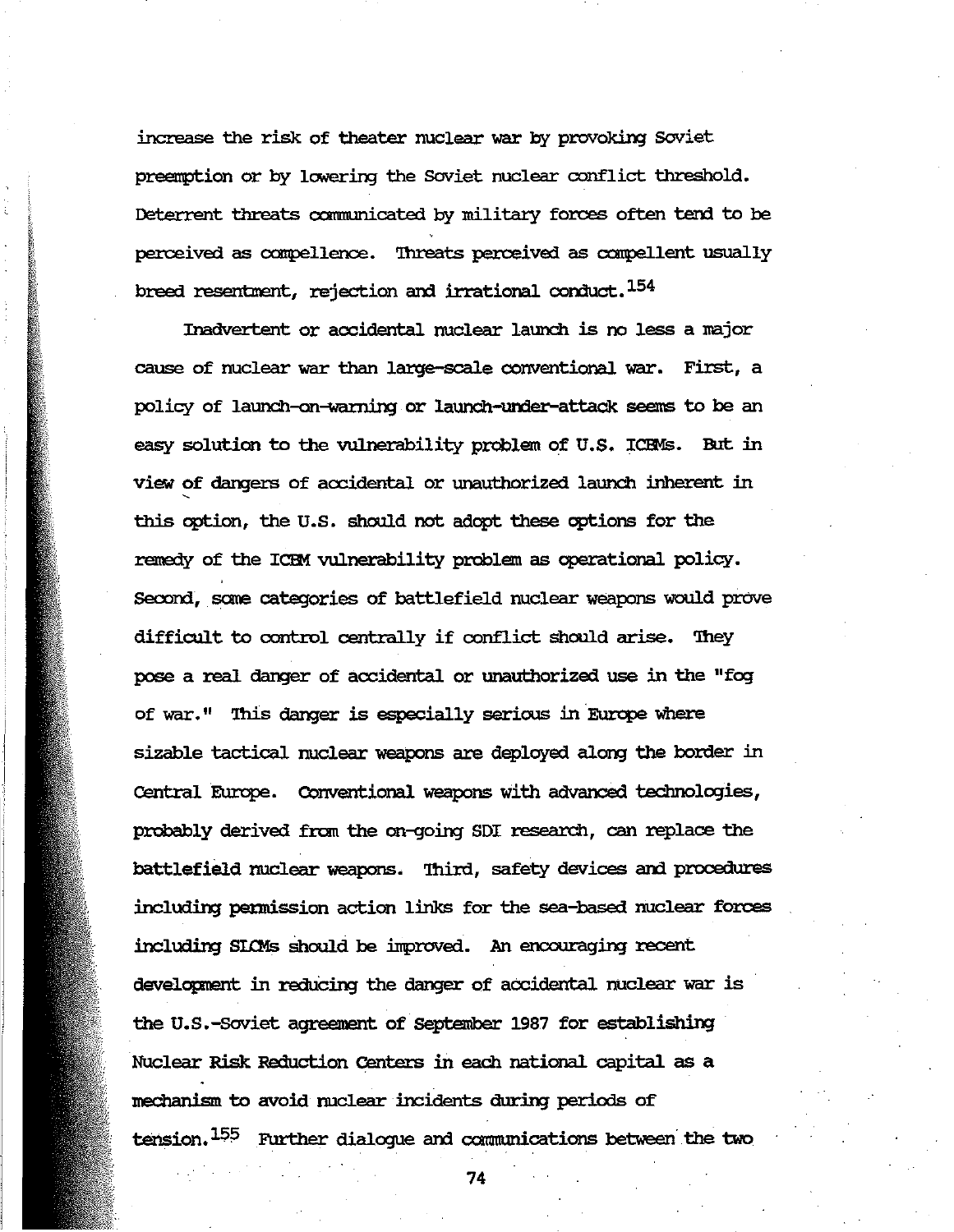countries would decrease the dangers of accidental and unauthorized nuclear launch.

#### Strengthening of Ties Between the U.S. and Its Allies

For the second track, the strengthening of ties between the U.S. and its allies, necessary measures vary due to the essentially contextual nature of the U.S. nuclear umbrella. The geo-strategic environment in which U.S. allies are located largely decides the function of U.S. extended nuclear deterrence. In the case of Japan, compared with the West European situation, nuclear conflict threshold is higher but the U.S. nuclear umbrella is perceived as less credible. The nuclear threshold is higher because the Northeast Asian strategic environment is essentially maritime in nature, and the combined U.S. and Japanese conventional sea and air capability is not in as adverse a deterrent posture vis-a-vis the Soviet Union, as in the case in Europe where Western Europe and U.S. forces face overwhelming numbers of Soviet conventional ground forces. The U.S. nuclear umbrella appears less credible to Japan since U.S.-Japan relations, again compared with U.S.-West European relations, do not enjoy comparable mutual sympathy, loyalty, and "we feeling" based on cultural, historical, religious, and ethnic identity.

Against this backdrop, several policy directions on the part of Japan can be put forth. In the military dimension, besides closer U.S.-Japan military cooperation, Japan's stepped-up conventional military buildup, sea and air capability in particular, is crucial. U.S. sea and air power in the Far East is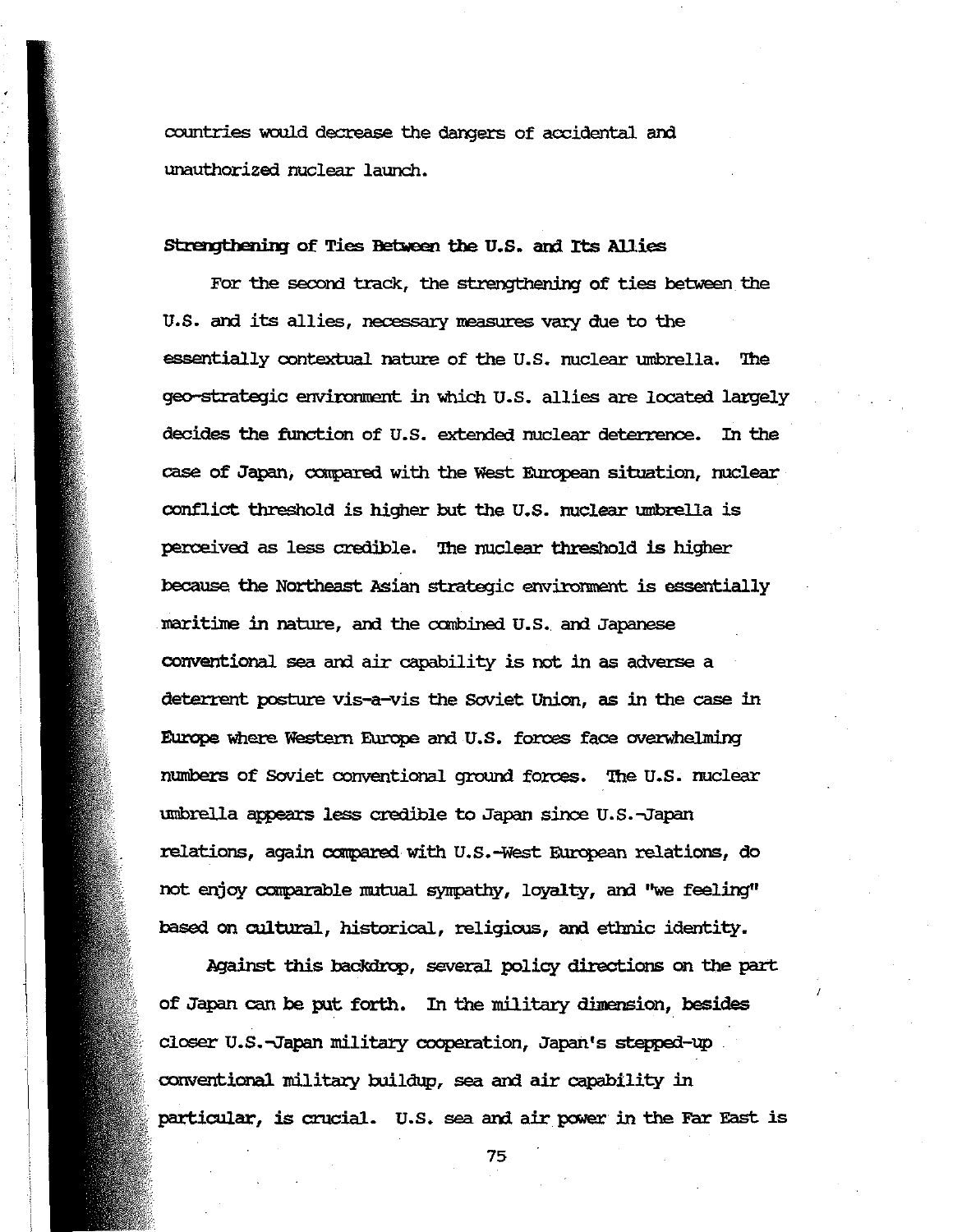primarily derived fram the U.5. Seventh Fleet, the power of which in tenns of consistent capability is not pennanently operated in the Japanese defense region. The Seventh Fleet is responsible for providing maritime capability in support of U.S. national objectives throughout the Western Pacific, Indian Ocean and Southwest Asian maritime area. The outbreak of military conflict in the Middle East might bring about a power vacuum in Northeast Asia. In such a case Japan will have to deal with the initial stage of a Soviet adventure almost on its own, until additional U.S. forces arrive. In this sense, the maintenance of a sea and air balance between a combined U.S.-Japan capability and the Soviet capability alone would not be sufficient. Japan must prepare maritine ani air forces to a level which would enable it . to deal with Soviet naval ani air operations in Northeast Asia with only limited u.s. support. Japan's continuing abstinence fram procurement of offensive weapons can be designed to hold the potentially provocative nature of such a defense to a minimum, domestically and regionally. Japan's GNP is now comparable to that of the Soviet Union. Insufficient resources and budgetary constraints are not a plausible excuse for constraining the development of a legitimate defense, if Japan wants to keep the nuclear threshold high. Moreover, aside from the American willingness to defend Japan against actual soviet invasion, the· strategic importance of the Japanese archipelago to the U.S. (and therefore the importance to the Soviet Union as well) may not in and of itself be very helpful in the extended deterrence, since the greater the strategic value of Japan, the higher the costs and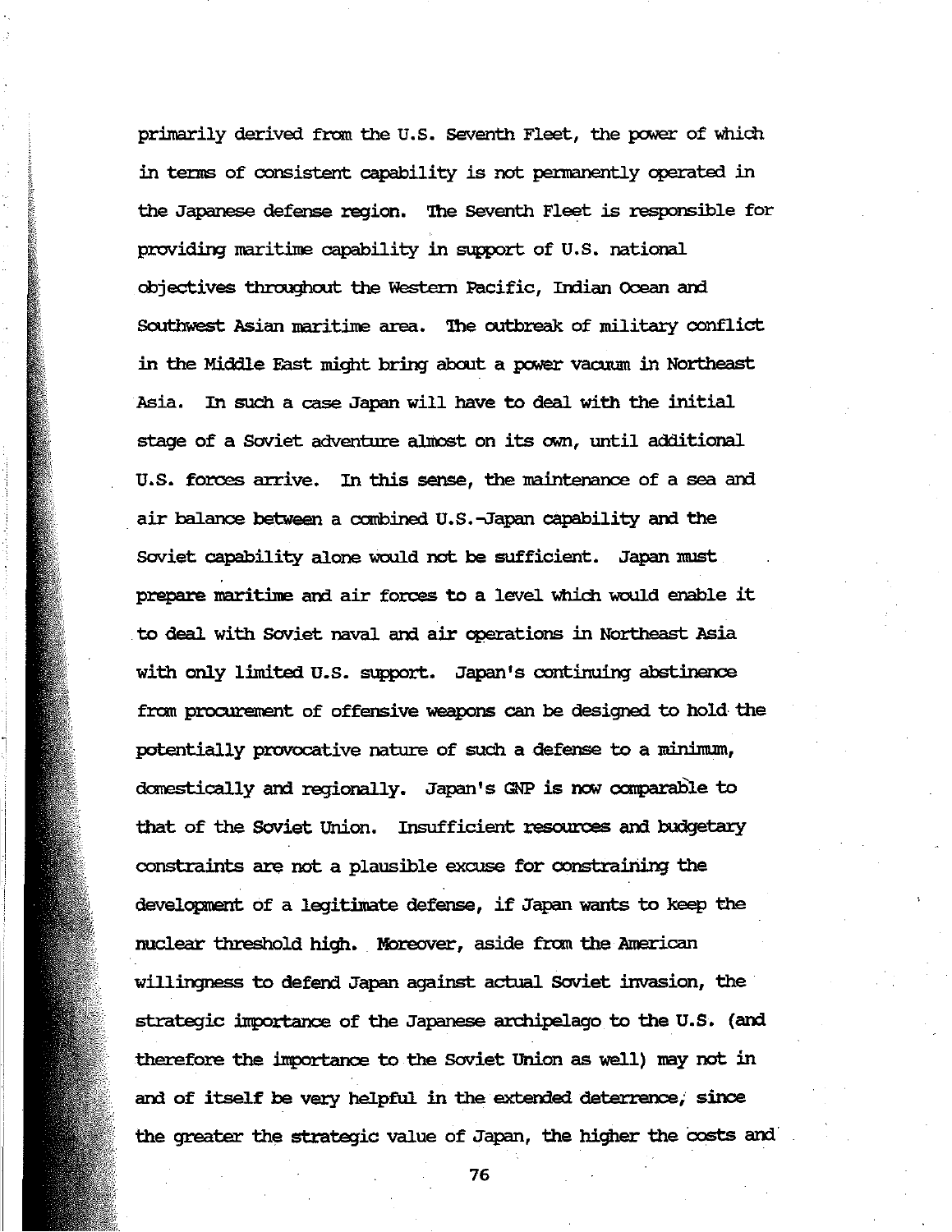the greater the risks the Soviet Union will presumably be ready to accept in order to control Japan. $156$ 

Finally, the non-military dimension is no less important than the military dimension, since the function of extended nuclear deterrence is political as well. An inportant empirical study shows that "successful extended deterrence is very much more than just a matter of having a favorable military balance, and very much a matter of the nature and extent of ties between the defender state and the state it wishes to protect.  $n^{157}$  Political cooperation and economic interdependence between the U.S. and Japan would make the U.S. nuclear commitment more believable in terms of Soviet perception, since this would increase American stakes and interests in U.S.-Japan relations. Political and economic disputes, such as the current trade dispute, can damage U.S.-Japan cohesion and reduce the credibility of the U.S. nuclear umbrella by fueling Soviet misunderstanding of it. Last, bonds of mutual identification, which are more important for the success of extended deterrence than particular inlices of political, economic, and military cooperations would be promoted by close communications and attention.

Specifically, the U.S. and Japan must search for as many common points as are evident in their mutual global outlook, and then build a strategy on these which is believable to all parties in the puzzle of global stability in the caning age.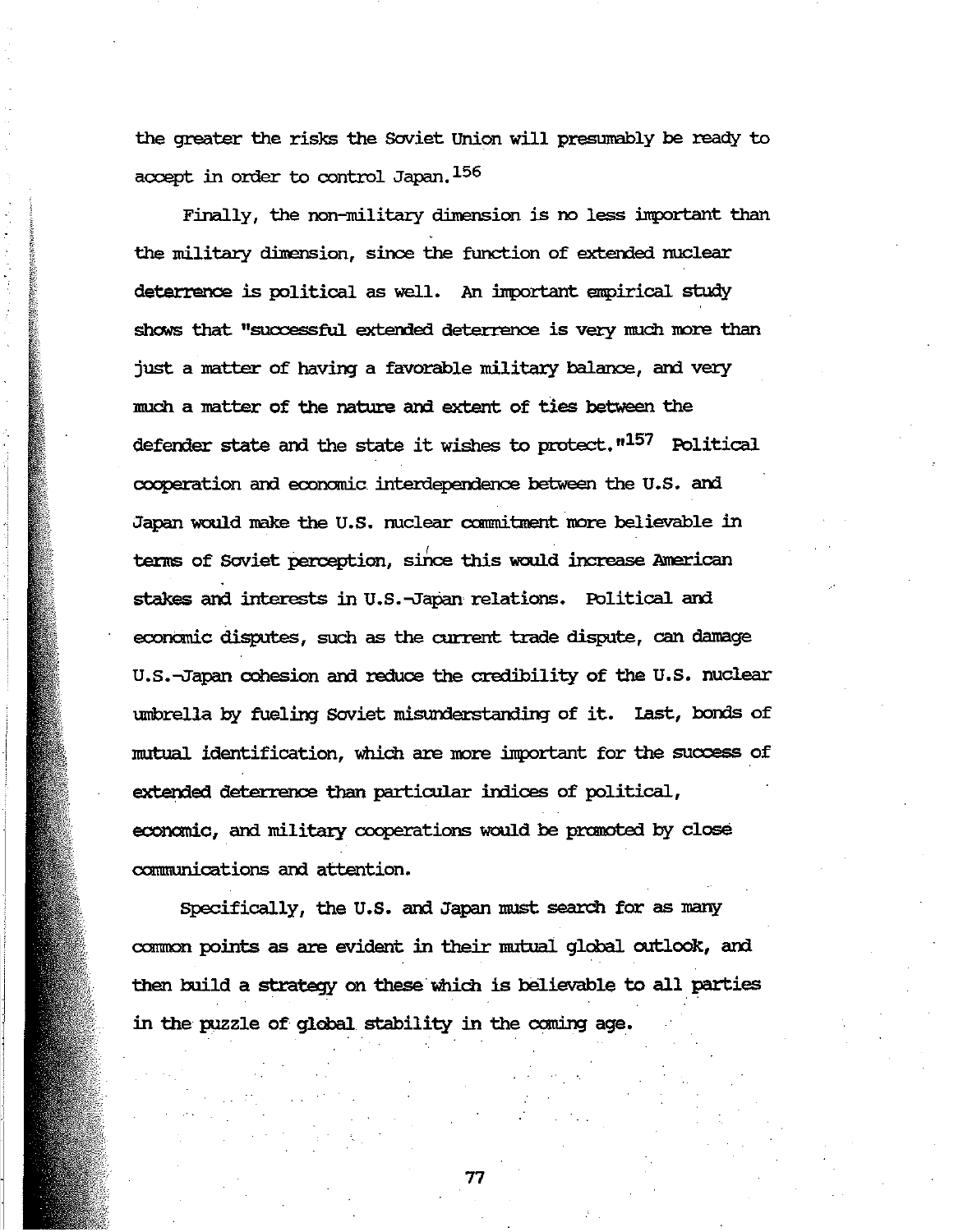#### **GLOSSARY**

- Anti-ballistic Missile (ABM): A missile weapon for destroying attacking ballistic missiles. '!he system includes radars for target acquisition, missile quidance, and weapons targeting.
- Anti-satellite weapon (ASAT): A system designed to destroy or disrupt the operation of an adversary's satellite.
- Assured destruction capability: The capacity to absorb the total weight of an enemy's nuclear strike and retain the capability to launch an attack in a response that would inflict unacceptable damage on the aggressor.
- Atomic demolition munition (ADM): A nuclear device designed to be emplaced and detonated on or below the ground, or under water; also called a nuclear land mine.
- Ballistic Missile Defense (BID): A ccmplex of radars, launchers, weapons, target acquisition, and missile guidance for the detection and destruction of ballistic missiles in flight. The many different proposed weapons systems include intercepting rockets, laser or particle beams, and debris thrown up by nuclear explosions.

,

- circular Error Probable (CEP): A measure of the accuracy attributable to ballistic missiles. It is the radius of circle into which 50 percent of the warheads aimed at the center of the circle are predicted to fall.
- Counterforce: Military plans or weapons directed against an opponent's military forces.
- Countervalue: Military plans or weapons directed against an opponent's civilian am economic centers.
- crisis stability: Confidence shared by adversaries in a crisis that neither side could gain a decisive advantage by using nuclear weapons first; results primarily from the possession by both sides of survivable, secure retaliatory nuclear forces; reduces incentive for a preemptive strike.
- Cruise missile: A slow-flying pilotless aircraft; difficult to detect by radar; can be anned with nuclear, conventional, or chemical warheads; and can be launched from an aircraft, submarine, surface ship, or land-based platform. It possesses great accuracy because of terminal guidance.
- Depressed trajectory: A ballistic trajectory with an abnormally IOW' apogee to reduce the possibility of early detection by radars. Use of such trajectories has the effect of reducing . the range of the missile.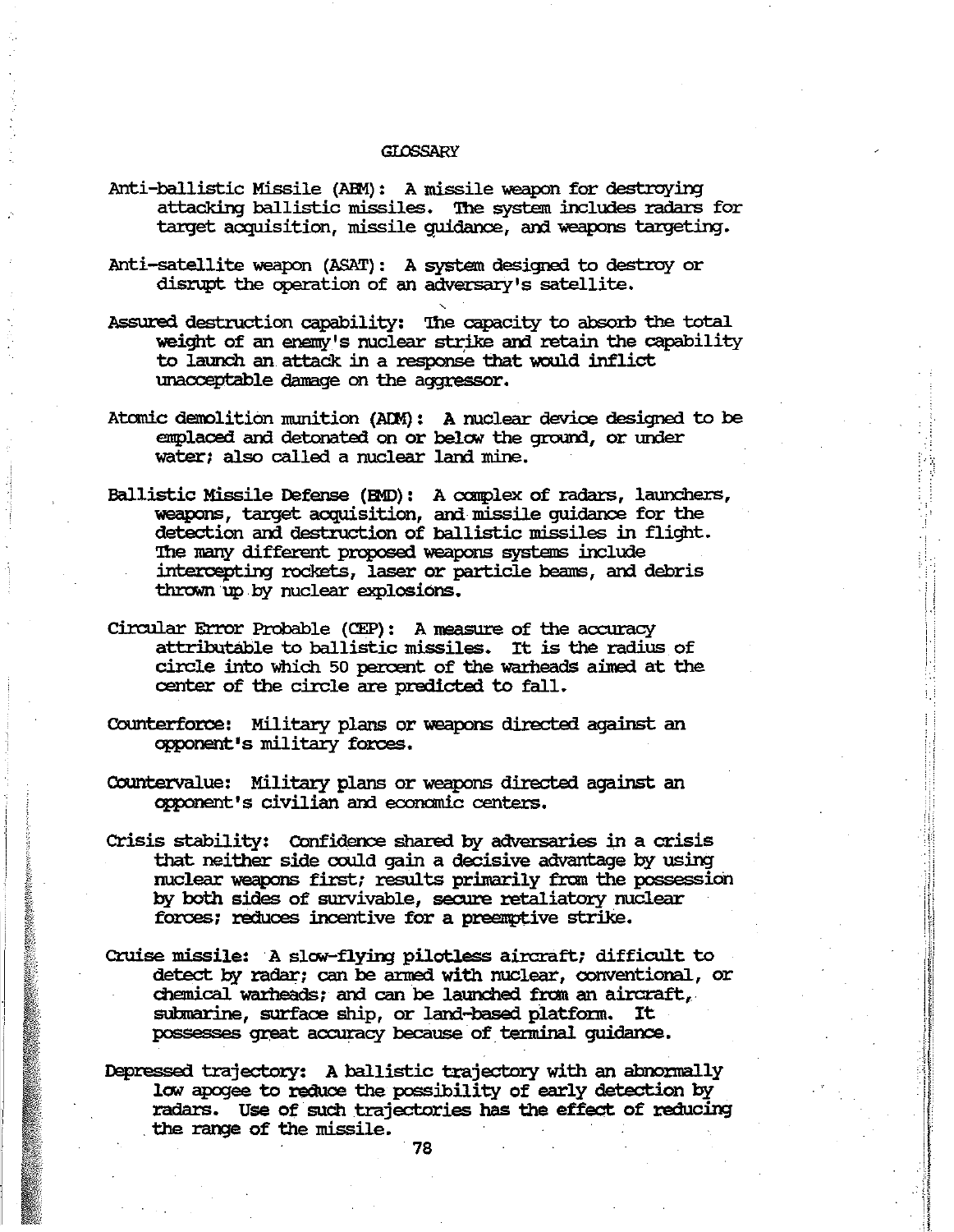- Dual-capable system: A weapon system capable of carrying nuclear or conventional explosives.
- Dual-key system: The method by which more than one country is included in the final decision to use nuclear weapons during time of war. This allows for consultation among allies as to the decision to resort to a nuclear attack.
- Enhanced Radiation Weapon: Also known as the neutron banb, the enbanoed radiation weapon is an atanic banb designed to enhance the ratio of neutron output to blast. Primarily an anti-personnel weapon, it is regarded as potentially more suitable for use against an armored assault in a heavily urbanized area.
- Escalation daninance: 'Ihe ability of one side in a conflict to gain a net military advantage by going to the next higher level of force.
- Extended deterrence: The extension of the American nuclear umbrella to areas such as Western Europe, the Republic of Korea, and Japan.
- First strike: Used to refer to what is sometimes called a "disarming first strike": a large nuclear attack intended to destroy the retaliatory forces of the opponent, leaving forces insufficient to inflict substantial damage on the attacker.
- First use: The initial use of nuclear weapons of any size and against any taxget by either party to a conflict.
- Flexible response: A strategy providing for the maintenance of capabilities to respond in kind or with incrementally greater force to various levels of conventional or nuclear aggression; first proposed to NATO by the U.S. in 1962; finally adopted by the Alliance in 1967 to replace the strategy of massive retaliation.

!i.l

- Forward Base System (FBS): Refers to systems based and operating close to enemy territory--for instance, U.S. bombers, aircraft carriers, and missiles based in the European and East Asian areas.
- Hard target: A target protected against the blast, heat and radiation of nuclear explosions; for instance a missile silo.
- Launch on warning: Refers to a retaliatory strike launched on the detection of an enemy attack before. the enemy weapons have arrived and exploded.
- Iaunch under attack: A policy of Iaunching missiles under attack conditions to prevent a large number of them from being. destroyed in their silos.